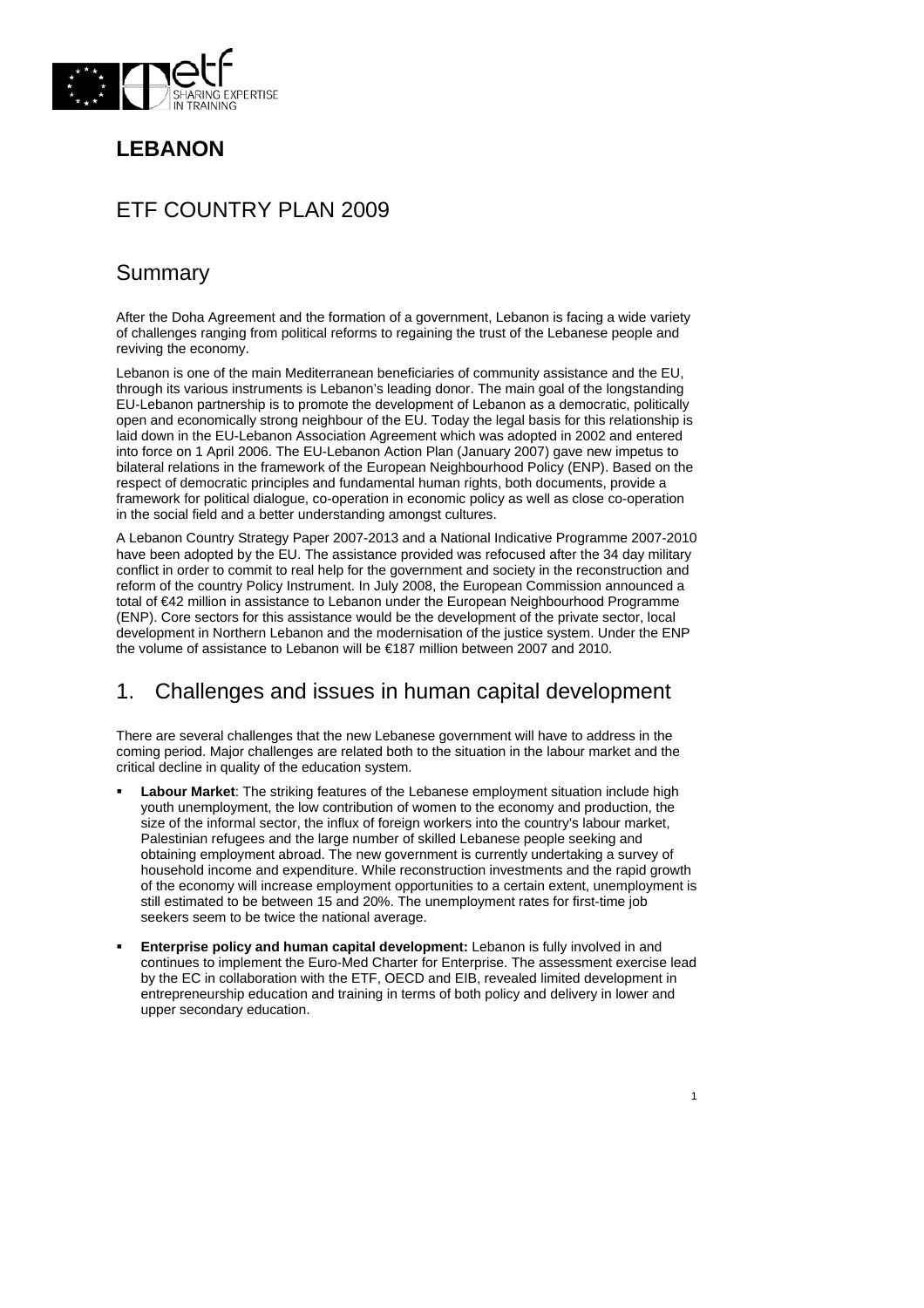- Another key feature of the assessment is the development of entrepreneurship as a primary pillar of career guidance and counselling. The pilot experience of the MEDA regional project .<br>"Education and Training for Employment" through the work with INJAZ highlights the necessity to consider entrepreneurship as a realistic career option.
	- In terms of skilled manpower within the enterprise environment, Lebanon stands out for its efforts in promoting trade skills for enterprises and, particularly, management development for expanding businesses in four regional enterprise centres where public and private funds are dovetailed to good effect. However, a concerted effort is required to build baseline data on enterprise training needs and training take-up. This will be important to determine the

effectiveness of start-up training where significant public funds are allocated, and upon which policy adjustments and more efficient resource allocation could be deployed.

 **Education system**: Before the civil war, Lebanon had one of the best education systems in the region, with one of the highest levels of literacy among the 15 and over age group. The civil war destroyed the education system, many schools were closed and international teachers and lecturers left. Lebanon saw the creation of an alternative, private education sector. Even with the end of hostilities with Israel the situation continued to deteriorate, as many schools were damaged or served as shelters for displaced persons. Access to education is also limited due to discrepancies in personal wealth. Enrolment in universities (both public and private) dropped significantly. Therefore, education reform is another major challenge, especially in terms of graduates training in those skills currently demanded by the labour market. Initial steps have been taken to prepare a strategic plan for the primary and secondary sectors, as well as for Vocational Education and Training (VET). However, many significant challenges are still to be addressed, such as developing institutional capacity at all levels (Ministry of education, Directorate General for Vocational Education and Training, VET institutions), enhancing the role of social partners in the steering, management and delivery of the VET system, and creating a clear framework for lifelong learning.

#### **EU priorities in Lebanon**

The main priorities underlined by the EU-Lebanon action plan in the field of education, training and youth focus on the reform and modernisation of education and vocational training systems within the framework of Lebanese plans, in order to promote competitiveness, employability and mobility, to bring Lebanon closer to EU standards and practice. This covers, among others, the following strands:

- reform primary, secondary and vocational education to improve quality, and ensure human resources development for teachers, professors and administrative bodies.
- enhance the adaptation of higher and vocational education to the needs of the labour market by better involving entrepreneurs, social partners and stakeholders from civil society
- reform higher education in line with the principles of the Bologna process, in particular as regards the definition and implementation of a homogeneous system of evaluation and quality assurance, and build institutional capacity for policy development and implementation.
- enhance the capacities of institutions and organisations involved in developing and implementing quality assurance in the field of education and training,

## ETF intervention strategy 2009-2011

The ETF will contribute to the achievement of the objectives set up by the European Union in its support to Lebanon taking into account the major challenges identified above. The ETF intervention strategy, built around the pivotal role HCD can play in economic growth, competitiveness and social equity, and given the current situation of the country which is distinguished by a lack of coherent policy orientation and clear leadership in HCD sector, will focus on three main axes:

**Comment [ARM1]:** What is INJAZ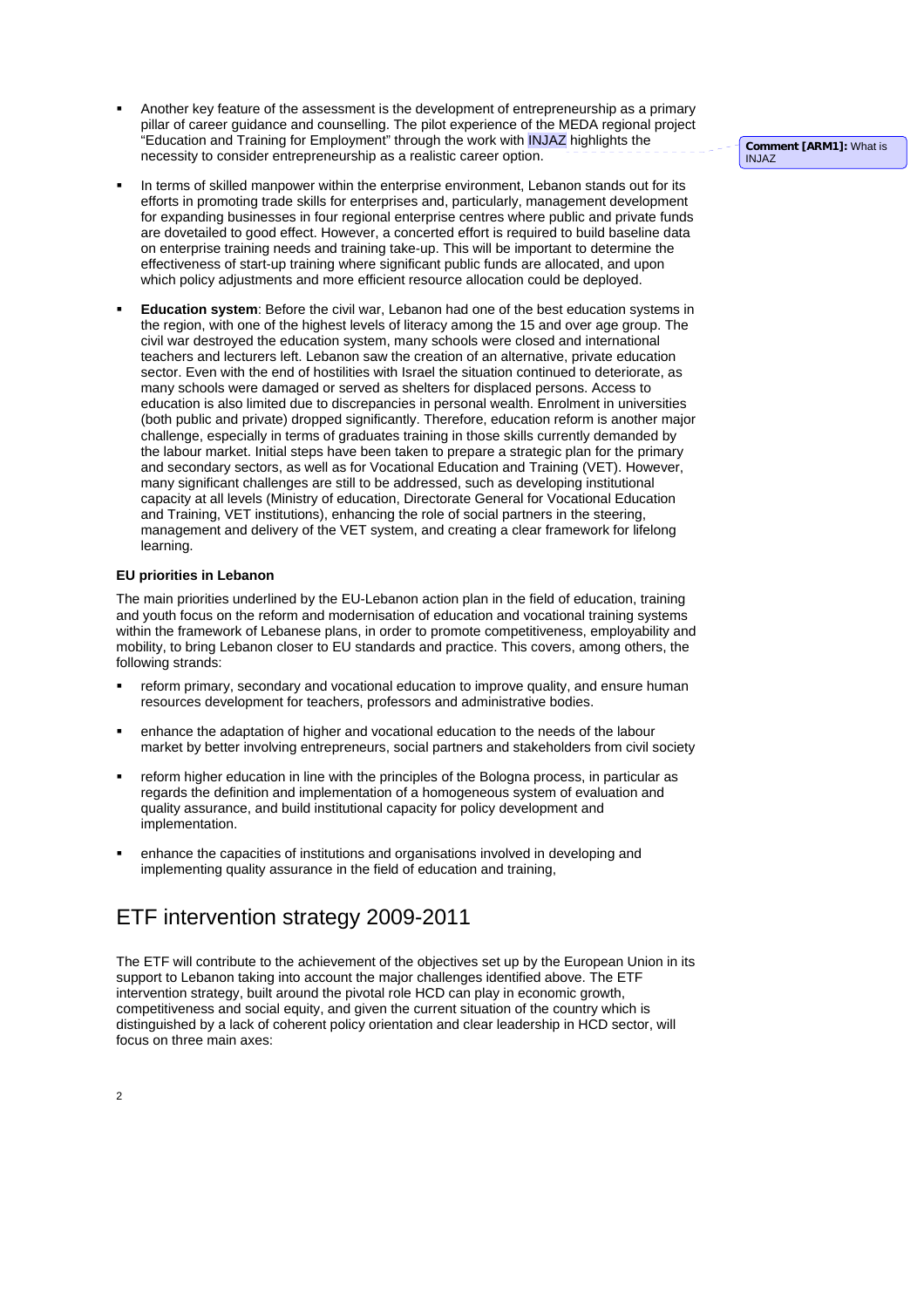- fostering entrepreneurial learning,
- developing social partnership in TVET,
- supporting the EC Delegation in preparing an SPSP for education

### **Entrepreneurial learning**

In the framework of the Barcelona process, all Southern Mediterranean countries committed to implementing the Euro-Med Charter for Enterprise. The Charter sets an ambitious agenda for improving the conditions for enterprises to become competitive. The Charter looks at 10 different dimensions, two of which focus on the human capital dimensions set against the growing awareness that a skilled and knowledgeable workforce is critical to competitive enterprises and employment. The Charter also affords particular emphasis to entrepreneurship education and training considered key to developing young people's awareness and readiness in considering entrepreneurship as a realistic career option.

As a follow-up of the EC intervention through the charter and MEDA-ETE projects, the ETF will further support the development and pilot implementation of a Lebanese entrepreneurship learning strategy in a lifelong learning perspective. The objective of this strategy is to create a comprehensive framework for entrepreneurship education engaging all parts of the education system and forming an interface with enterprise and services already offered by an active nongovernmental sector. This entails an important partnership and the participation of all concerned stakeholders (education, employment and industry ministries, employers and workers organisations, schools and other non-governmental interest groups)**.** 

Expected outputs:

- Establishment of entrepreneurship learning policy partnership and strategy building,
- Understanding of the concept and potential of the key entrepreneurship competence developed, as well as its implications for the overall system in terms of Curriculum development, teacher training and school management. This could include a pilot implementation,
- Dissemination and embedding of the pilot experience of the MEDA-ETE component 3 on entrepreneurship in career guidance: training of trainers and career guidance counsellors, and implementation of the relevant entrepreneurial modules in the national curricula,
- Establishment and application of employer-driven national Training Need Analysis (TNA) indicators with the appropriate stakeholders as a pilot in selected sectors,
- Supporting the development of a system to record enterprise training needs and training take-up.

### **Social partnership in TVET**

A pilot project in the food industry, supported by the EC Delegation since 2007, closely links private and public stakeholders to develop curricula and manage a TVET school. Nevertheless, this initiative while interesting is rather isolated. Social partners are not fully active in the governance system of the education and training sector. Roles and responsibilities of both enterprises and employee representative bodies still require clarification.

Based on EC experience a larger and longer term intervention is needed to support social partners in playing a major role in the design, steering and management of TVET reforms in the country. This should cover capacity building activities and facilitation of social dialogue in the TVET sector.